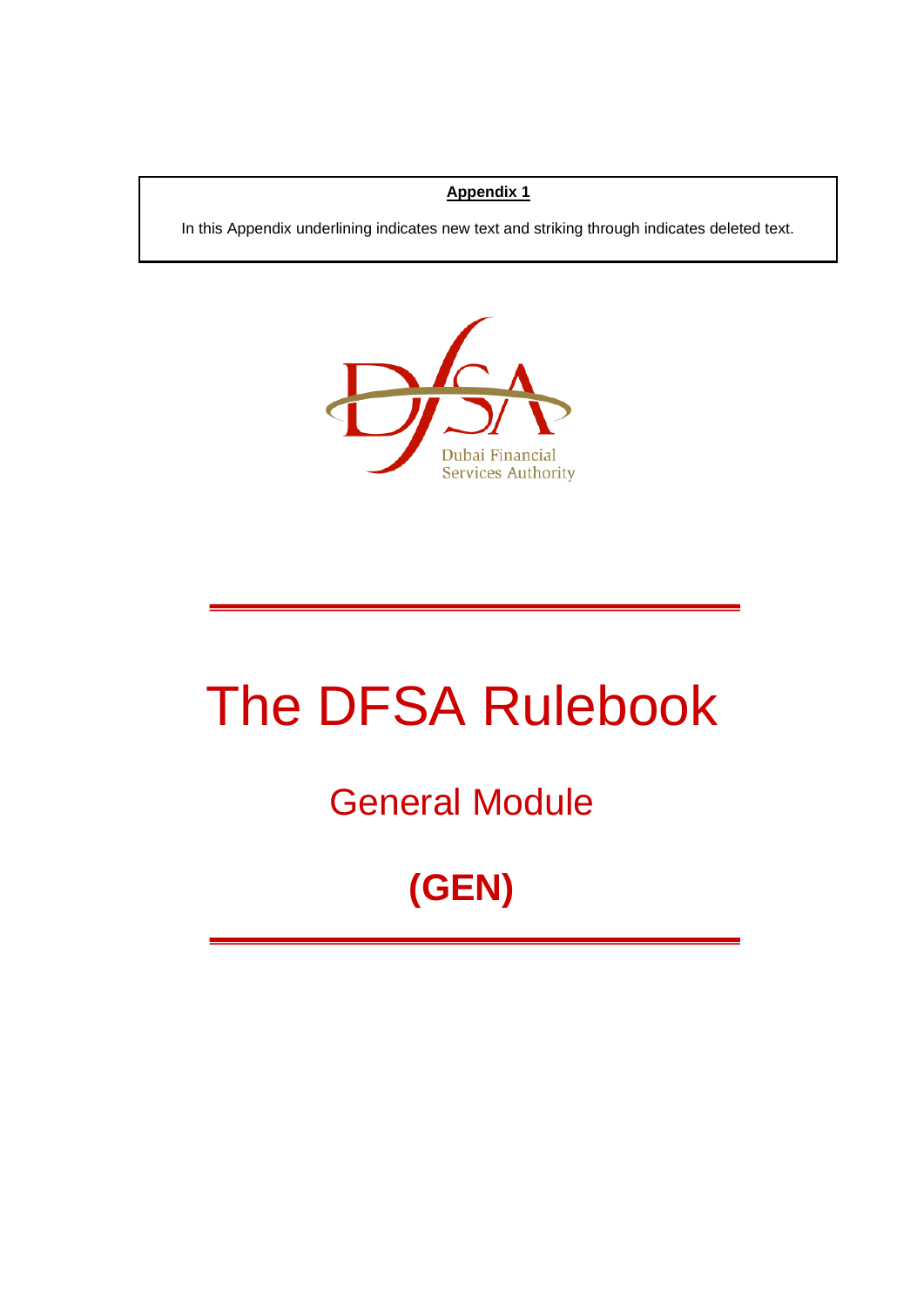

**….**

#### **5.4 Whistleblowing**

#### **5.4.1** In this section:

- (a) "money laundering" has the meaning given in Article 70(2)(b) of the Regulatory Law;
- (b) "regulatory concern", in relation to an Authorised Person, means a concern held by any person that the Authorised Person, an officer or employee of the Authorised Person, an Affiliate of the Authorised Person or an officer or employee of an Affiliate of the Authorised Person has or may have:
	- (i) contravened a provision of legislation administered by the DFSA; or
	- (ii) engaged in money laundering, fraud or any other financial crime;
- (c) "whistleblower" means a person who reports a regulatory concern to a person specified in Article 68A(3) of the Regulatory Law.

#### **Policies and procedures**

- **5.4.2** (1) An Authorised Person must have appropriate and effective policies and procedures in place:
	- (a) to facilitate the reporting of regulatory concerns by whistleblowers; and
	- (b) to assess and, where appropriate, escalate regulatory concerns reported to it.
	- (2) The policies and procedures required under (1) must be in writing.
	- (3) An Authorised Person must periodically review the policies and procedures to ensure they are appropriate, effective and up to date.

#### **Record of whistleblowing reports**

**5.4.3** An Authorised Person must maintain a written record of each regulatory concern reported to it by a whistleblower, including appropriate details of the regulatory concern and the outcome of its assessment of the reported concern.

#### **Guidance**

- 1. The DFSA expects an Authorised Person to implement policies and procedures under Rule 5.4.2 that are appropriate based on the nature, scale and complexity of the Authorised Person's business. For example, a larger or more complex firm is expected to have more detailed and comprehensive policies and procedures in place.
- 2. The policies and procedures should:
	- a. include internal arrangements to allow for reports to be made by whistleblowers;
	- b. include adequate procedures to deal with, assess and, where appropriate, escalate reports to the senior management of the Authorised Person or, if necessary, to the DFSA or to any other relevant authority;